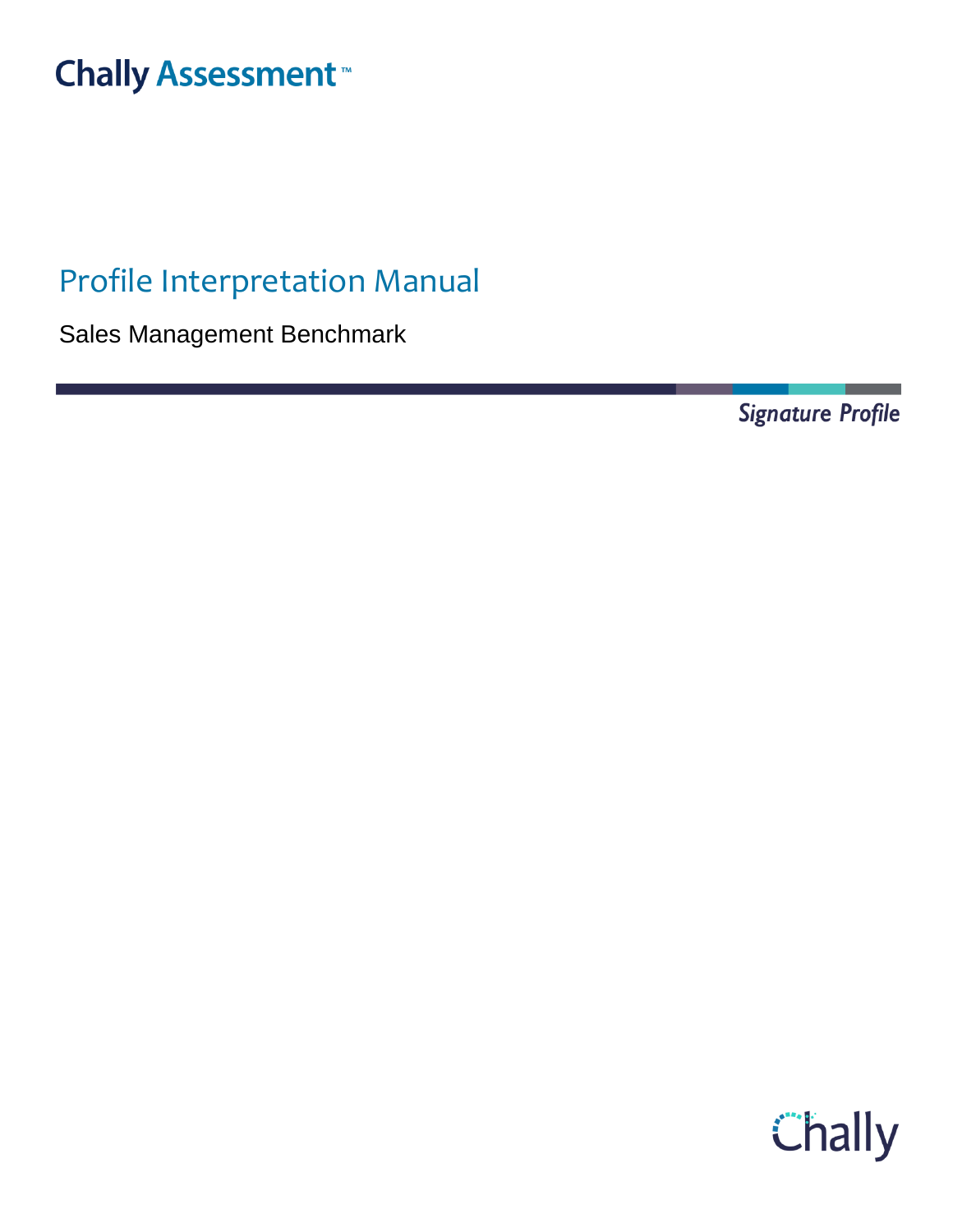# Benchmark Profile Description

The Sales Management role is responsible more for building the quality and productivity of salespeople than for managing customers and is driven by the team's success. They are tasked with hiring, developing, motivating, and coaching individual sellers while controlling the focus, direction, and performance of the team. Key activities include product/service and sales training, managing the team, monitoring sales projections and budgets, and championing new initiatives.

### Predictive Competencies

- Engages Others in Learning and Assesses Understanding
- Coaches Others and Provides Timely Feedback
- Directs and Manages in a Team Setting
- Leads with a Profitable and Efficient Approach
- Champions Initiatives and Leads Change
- Prepares and Delivers Effective Presentations
- Focuses on Measurable Outputs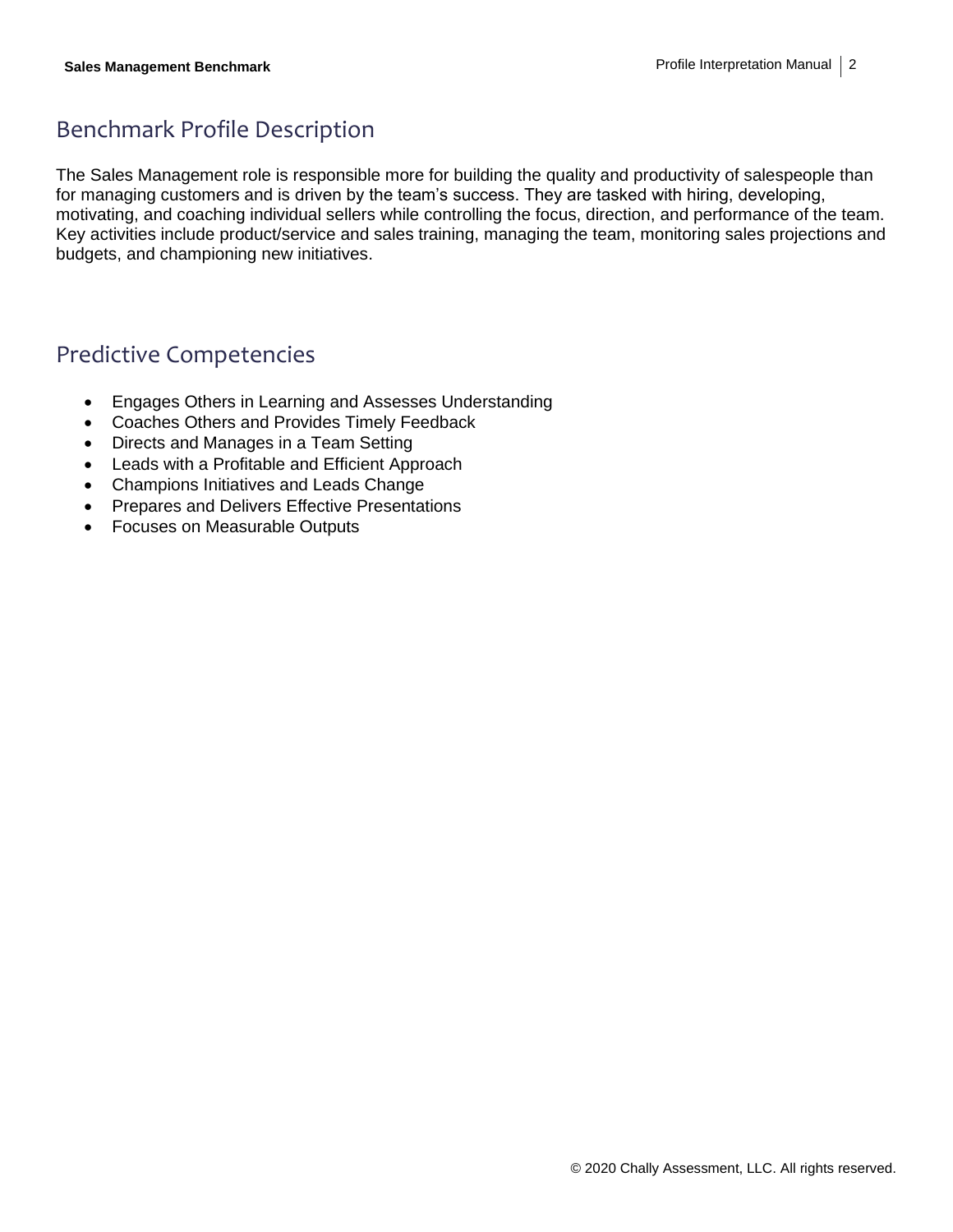# Predictive Competencies

### Engages Others in Learning and Assesses Understanding

Demonstrates a commitment to the continuous education and training of others as a means of increasing their overall competency and productivity; prepares more structured sessions to cover the most critical areas of learning for the audience; stays on top of information needed by colleagues and customers in an effort to serve as a resource; takes responsibility for motivating others to learn and retain key information; reinforces what is being taught through periodic repetition; regularly assesses individual and group competencies and routinely addresses them by adjusting the training

| <b>LOW SCORES</b>                                                                                                                         | <b>HIGH SCORES</b>                                                                                                        |
|-------------------------------------------------------------------------------------------------------------------------------------------|---------------------------------------------------------------------------------------------------------------------------|
|                                                                                                                                           |                                                                                                                           |
| Prefers one-on-one training or a more loosely<br>ш<br>organized curriculum to the structured requirements of<br>a scheduled class session | Prepares scheduled and consistent programs to train<br>or educate others<br>Establishes measurable criteria for assessing |
| Expects those being trained to be self-motivated to                                                                                       | progress in the learning process                                                                                          |
| learn and becomes impatient when required to repeat<br>or reinforce information already covered                                           | Demonstrates patience and a willingness to repeat or<br>reinforce ideas and information until the audience                |
| Does not implement a tracking process for assessing                                                                                       | understands                                                                                                               |
| the effectiveness of teaching efforts or the progress of<br>trainees                                                                      | Focuses training sessions on those competencies that<br>will make a difference in the group's ultimate                    |
| Enjoys working on content delivery and may be more                                                                                        | effectiveness                                                                                                             |
| concerned with the audience's assessment of public<br>speaking skills than with the subject matter                                        | Concentrates more on the results produced or change<br>accomplished through training than with how                        |
| Tries to make the training entertaining at the expense<br>ш<br>of providing only relevant information                                     | attractive or entertaining the training can be                                                                            |
|                                                                                                                                           |                                                                                                                           |

- **•** A tendency to rush through the training without gauging how much is being absorbed or retained by the group
- More of a preference for one-on-one coaching and/or more free form curriculum than formal class sessions
- A preference for a more off-the-cuff training style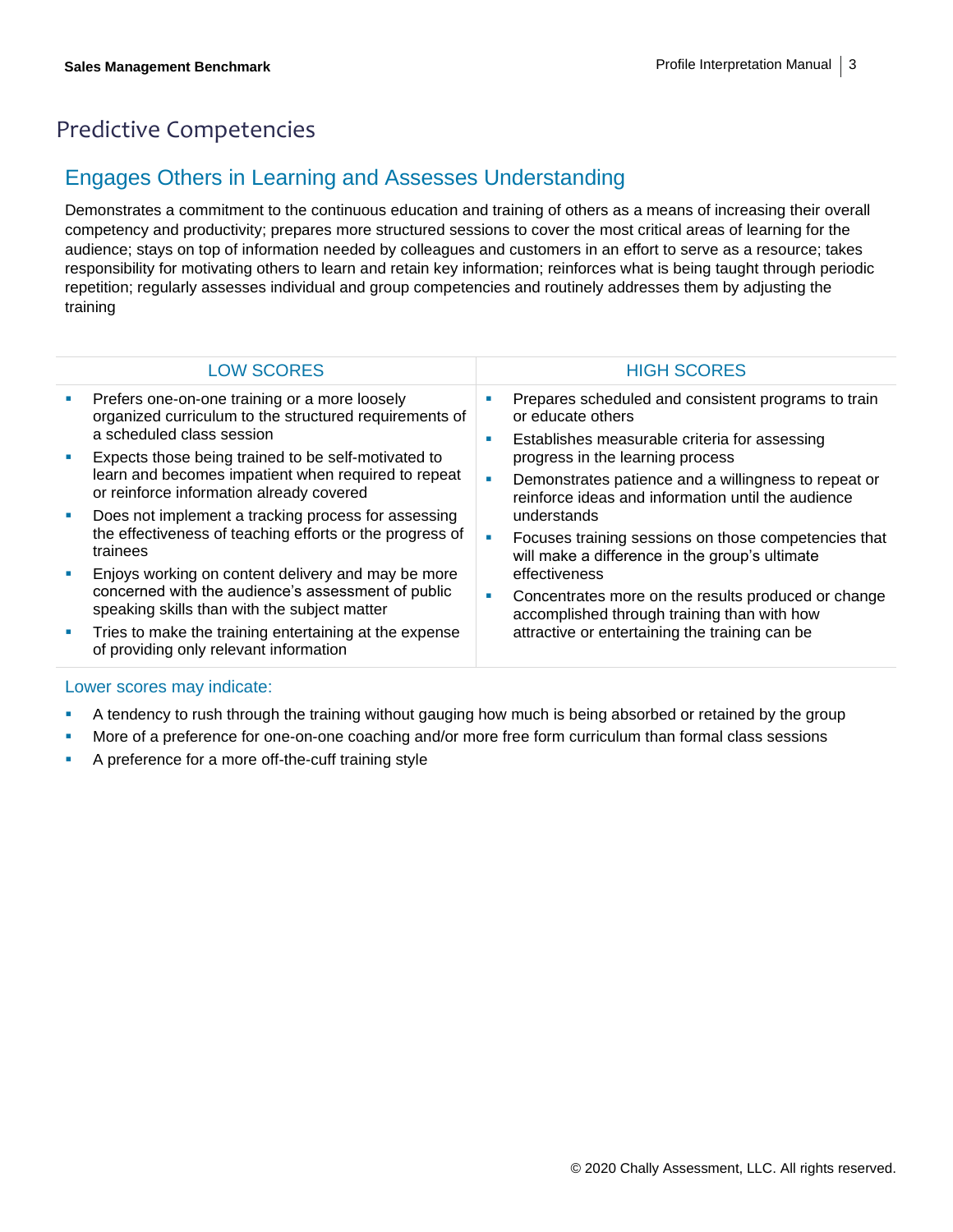### Coaches Others and Provides Timely Feedback

Understands the critical role modeling and demonstration play in the ongoing development of direct reports; spends sufficient time with direct reports to provide guidance and coaching where needed and commits to regularly creating opportunities to share expertise; provides instruction, positive models, and opportunities for observation in order to help others perform successfully and develop skills; encourages questions to ensure understanding; observes progress, judges the effectiveness of reports, and provides timely and appropriate feedback on progress

| <b>LOW SCORES</b>                                                                                                                                   | <b>HIGH SCORES</b>                                                                                                                                                         |
|-----------------------------------------------------------------------------------------------------------------------------------------------------|----------------------------------------------------------------------------------------------------------------------------------------------------------------------------|
| Can be tempted to take over for the individual rather<br>than stand back and function as a final safety net (let<br>them learn from their mistakes) | Commits to conducting regular instructional exercises<br>ш<br>Keeps focus on coaching and support to increase the<br>ш<br>level of expertise of the report, relegating own |
| May focus on tracking administrative or procedural<br>issues at the expense of taking time to mentor others                                         | administrative or procedural tasks to a lower priority<br>Uses demonstrations to model effective techniques<br>٠                                                           |
| May not feel comfortable evaluating reports'<br>performance and providing suggestions for<br>improvement or alternate approaches                    | for less experienced individuals<br>Regularly observes others in action to offer<br>suggestions and feedback for skill development                                         |

- A strong preference for making solo calls or a difficulty playing a supporting role in the sales process
- **•** A tendency to place a higher priority on the administrative and procedural aspects of the sales management job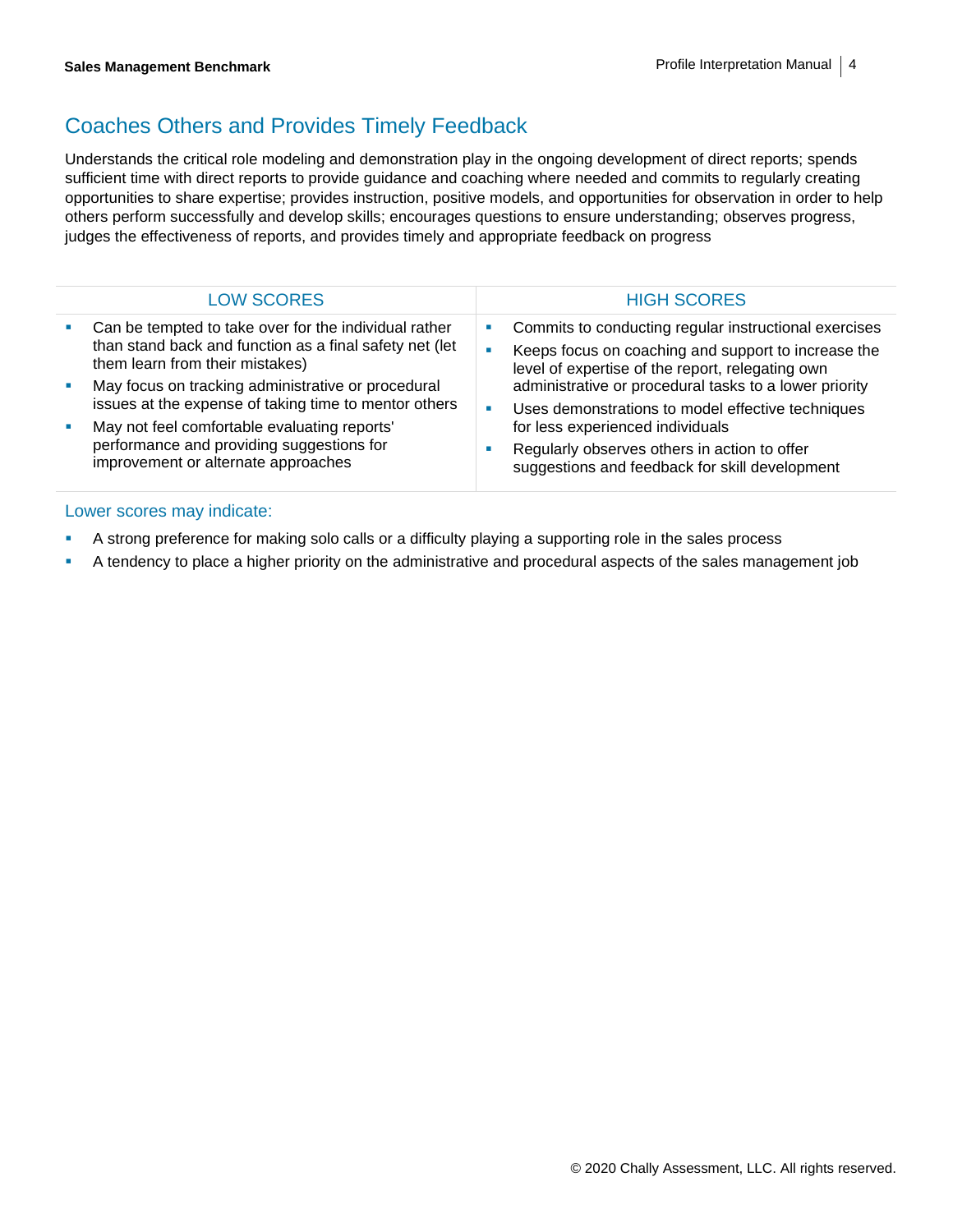# Directs and Manages in a Team Setting

Possesses a span of control that allows direct access to all of the key staff people in the group or organization; practices a hands-on, face-to-face coaching style and seeks personal involvement in day-to-day tasks; utilizes a walkaround style to follow up and ensure that delegated tasks are effectively completed

| <b>LOW SCORES</b>                                                                                  |   | <b>HIGH SCORES</b>                                                                                                                               |
|----------------------------------------------------------------------------------------------------|---|--------------------------------------------------------------------------------------------------------------------------------------------------|
| Gives insufficient information or explanation when<br>assigning tasks                              | ш | Provides full and complete information in making<br>assignments, including timelines and results                                                 |
| Does not expect to repeat information or find it<br>necessary to restate objectives or performance | ш | expectations<br>Ensures that subordinates understand the                                                                                         |
| criteria                                                                                           |   | measurements that monitor progress toward goals                                                                                                  |
| Assumes subordinates work without intervention and                                                 |   | and results                                                                                                                                      |
| experiences frustration when results do not meet<br>expectations                                   | ш | Consistently follows up to track results and<br>understands the need for occasional repetition or                                                |
| Prefers to direct others through more formal                                                       |   | reinforcement of guidelines                                                                                                                      |
| processes and expects them to perform as agreed<br>without reminding or coaching                   | ш | Does not abdicate in delegation, but stays personally<br>involved, using first-hand knowledge of the steps for                                   |
| Resists personal involvement in monitoring or<br>assisting with subordinate efforts and results,   |   | achieving the goal to coach less experienced<br>individuals                                                                                      |
| expecting them to be self-motivated and self-directed                                              | ш | Broadens control by giving subordinates a chance to                                                                                              |
| Assigns tasks but abdicates responsibility                                                         |   | develop their skills and contribute to the organization,<br>but remains a presence so that deviations from the<br>goal can be quickly identified |

- **A more laissez faire approach to dealing with others on whom one is dependent to meet objectives**
- **•** A preference for directing others through more formal processes and expecting others to perform as agreed without reminding or coaching
- **•** A discomfort with close follow-up or projecting oneself as the judge of the outputs of others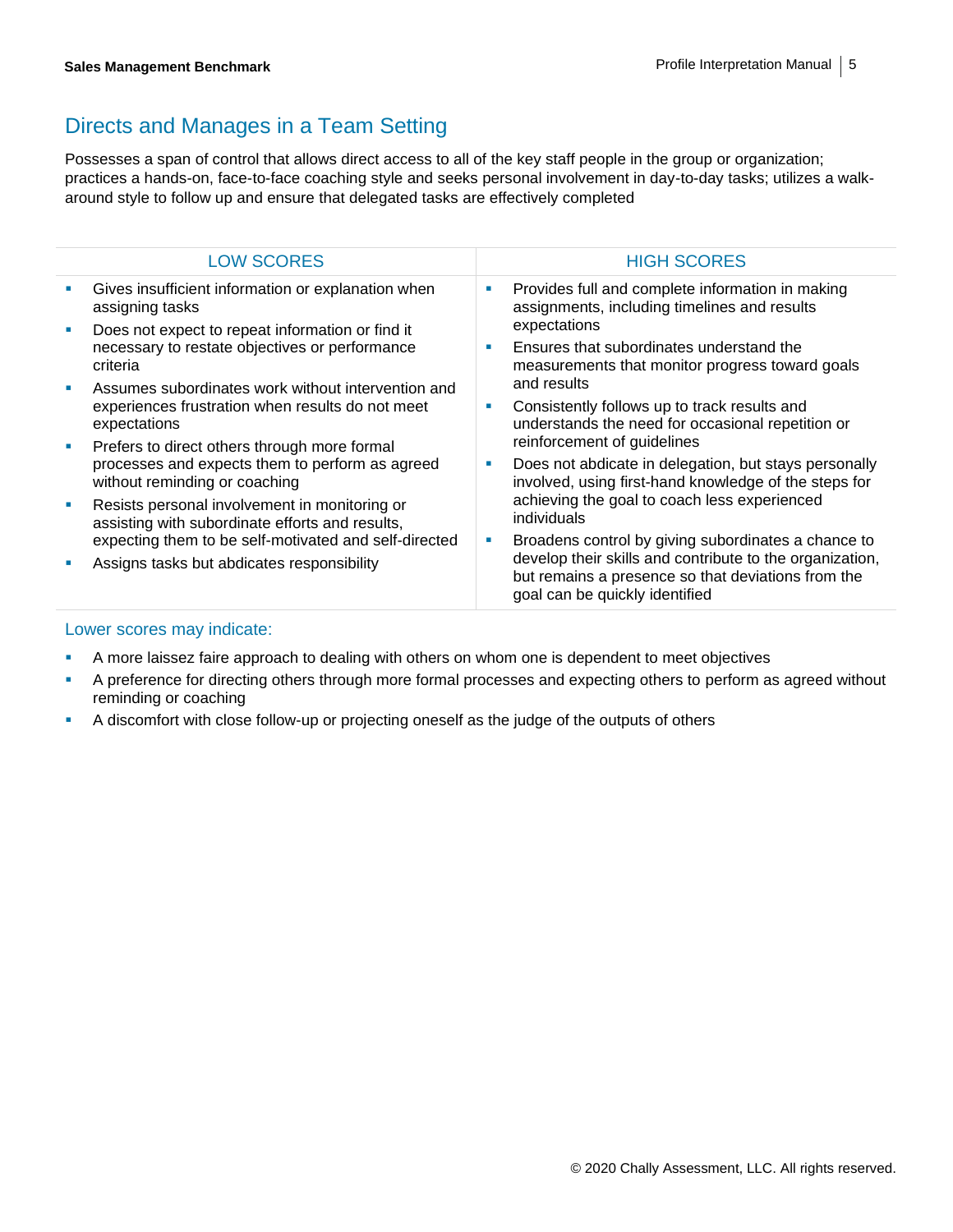## Leads with a Profitable and Efficient Approach

Manages the allocated resources to produce optimum bottom-line results; works to understand and control the key factors that influence profit production; balances the priorities and skills of self and others to generate profitable results; won't become distracted by issues that don't influence the bottom-line; protects the interests of investors, employees, customers, and others who depend upon the success and survival of the company as a result of its ability to generate profits

| <b>LOW SCORES</b>                                                                                                                                                                                                 |   | <b>HIGH SCORES</b>                                                                                                                                                                           |
|-------------------------------------------------------------------------------------------------------------------------------------------------------------------------------------------------------------------|---|----------------------------------------------------------------------------------------------------------------------------------------------------------------------------------------------|
| Does not see the production of profit as the<br>organization's primary objective                                                                                                                                  | п | Sees primary role as generating profit for the business<br>Entrepreneurial with a bottom-line versus                                                                                         |
| Focuses on accomplishing process steps and<br>administrative tasks to tie up loose ends and deal with<br>immediate demands regardless of their overall impact<br>on the bottom-line                               | п | administrative orientation<br>Has a realistic grasp of the financial aspects of the<br>organization, shows responsiveness to the need for<br>economies and cost control, and is able to draw |
| Cannot find the time or justify the effort to establish<br>and review financial controls                                                                                                                          | × | meaningful implications from financial data<br>Places other business concerns as secondary to profit                                                                                         |
| Bases evaluations of an outcome on the effort<br>extended or the elegance of the result rather than the<br>profitability of the result                                                                            | × | generation<br>Focuses on approaches and techniques designed to<br>increase production or decrease costs, enhancing                                                                           |
| Has a strong concern for personality issues and                                                                                                                                                                   |   | overall organizational profitability                                                                                                                                                         |
| having people feel good about their results as the true<br>measure of success                                                                                                                                     | п | Has little time or patience for ideas or programs that<br>do not impact the bottom line                                                                                                      |
| Does not consistently implement steps to monitor key<br>financial or customer data that can potentially impact<br>bottom-line profitability                                                                       |   | Does not become distracted by or waste time on trivial<br>problems, unnecessary paperwork, or personality<br>issues that don't affect profitable results                                     |
| Becomes distracted from the primary goal of<br>corporate profitability by 'squeaky wheel' situations or<br>single function demands that offer a short-term<br>appearance of increased efficiency or reduced costs |   | Sees the big picture beyond departmental or single<br>function concerns that on their own will not positively<br>impact overall profitability                                                |

- **EXECT** A tendency to evaluate oneself based on the effort extended or the elegance of the result rather than on the profitability of the outcome
- **•** A strong concern for the personality issues and having people feel good about their results as the true measure of success
- **EXECT** A tendency to focus on accomplishing the process steps and administrative tasks to tie up loose ends and deal with immediate demands regardless of their overall impact on the bottom-line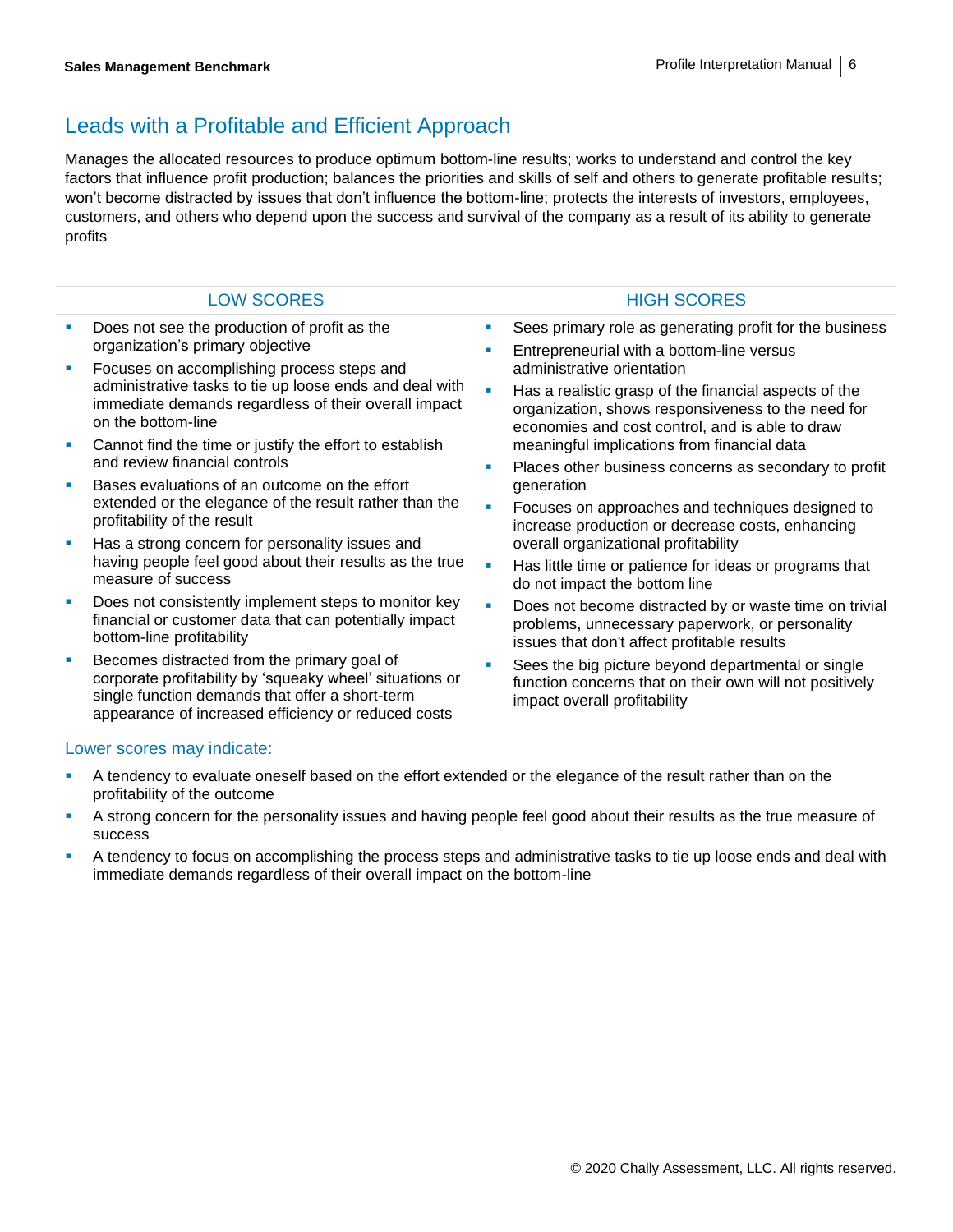## Champions Initiatives and Leads Change

Demonstrates a willingness to take action on problems or opportunities without prompting; possesses the intrinsic desire and willingness to push toward achieving a desired goal or end-state without suggestion from others; prepares alternatives so the outcome is not jeopardized by unexpected barriers; exhibits the desire to blaze new trails as a means to an end

| <b>LOW SCORES</b>                                                                                                                                                                                                                                                                                                                                                                                                                                                                                                         | <b>HIGH SCORES</b>                                                                                                                                                                                                                                                                                                                                                                                                                                                                                                                                                                                                                                                                                                                                                                                                                                                                                                                       |
|---------------------------------------------------------------------------------------------------------------------------------------------------------------------------------------------------------------------------------------------------------------------------------------------------------------------------------------------------------------------------------------------------------------------------------------------------------------------------------------------------------------------------|------------------------------------------------------------------------------------------------------------------------------------------------------------------------------------------------------------------------------------------------------------------------------------------------------------------------------------------------------------------------------------------------------------------------------------------------------------------------------------------------------------------------------------------------------------------------------------------------------------------------------------------------------------------------------------------------------------------------------------------------------------------------------------------------------------------------------------------------------------------------------------------------------------------------------------------|
| Uncomfortable developing a solution to a problem or<br>trying a different approach without positive directives<br>from a higher authority<br>Hesitates to push own ideas or drive new goals<br>May be too willing to leave well enough alone and<br>conforms to established rules and principles<br>Uncomfortable pushing beyond easy or traditional<br>responses to creative or original thinking<br>Tends to wait patiently for situations to settle over<br>time or to correct themselves in a more natural<br>fashion | Champions new initiatives and identifies opportunities<br>or issues requiring change without prompting<br>When barriers to goal accomplishment are<br>п<br>encountered, is willing to introduce and implement a<br>solution throughout own sphere of influence<br>Willing to take the lead, even if others don't initially<br>×<br>understand or approve<br>Focuses effort and resources on initiatives or<br>solutions that will positively contribute to the desired<br>result; does not simply try to 'build a better mousetrap'<br>Changes the present status in order to improve the<br>п<br>position of the group or organization in meeting its<br>objectives<br>Installs targeted, selective changes that provide real<br>п<br>added value to the organization<br>More than simply overcoming a negative or<br>п<br>preventing a loss, the solutions or changes initiated<br>leave the job (task, project) with something gained |

- A cautious approach because of being more concerned about protecting against downside negatives than taking a chance on building an improvement that may not be useful
- **EXECT ADDET FIND THE STARK IN A STARK IN A SHOW THE SHOW THE SHOW THE SHOW IS SHOW THE SHOW THE SHOW THE SHOW THE SHOW THE SHOW THE SHOW THE SHOW THE SHOW THE SHOW THE SHOW THE SHOW THE SHOW THE SHOW THE SHOW THE SHOW THE**
- A willingness to develop a solution once the problem is articulated and they are asked to champion the design and implementation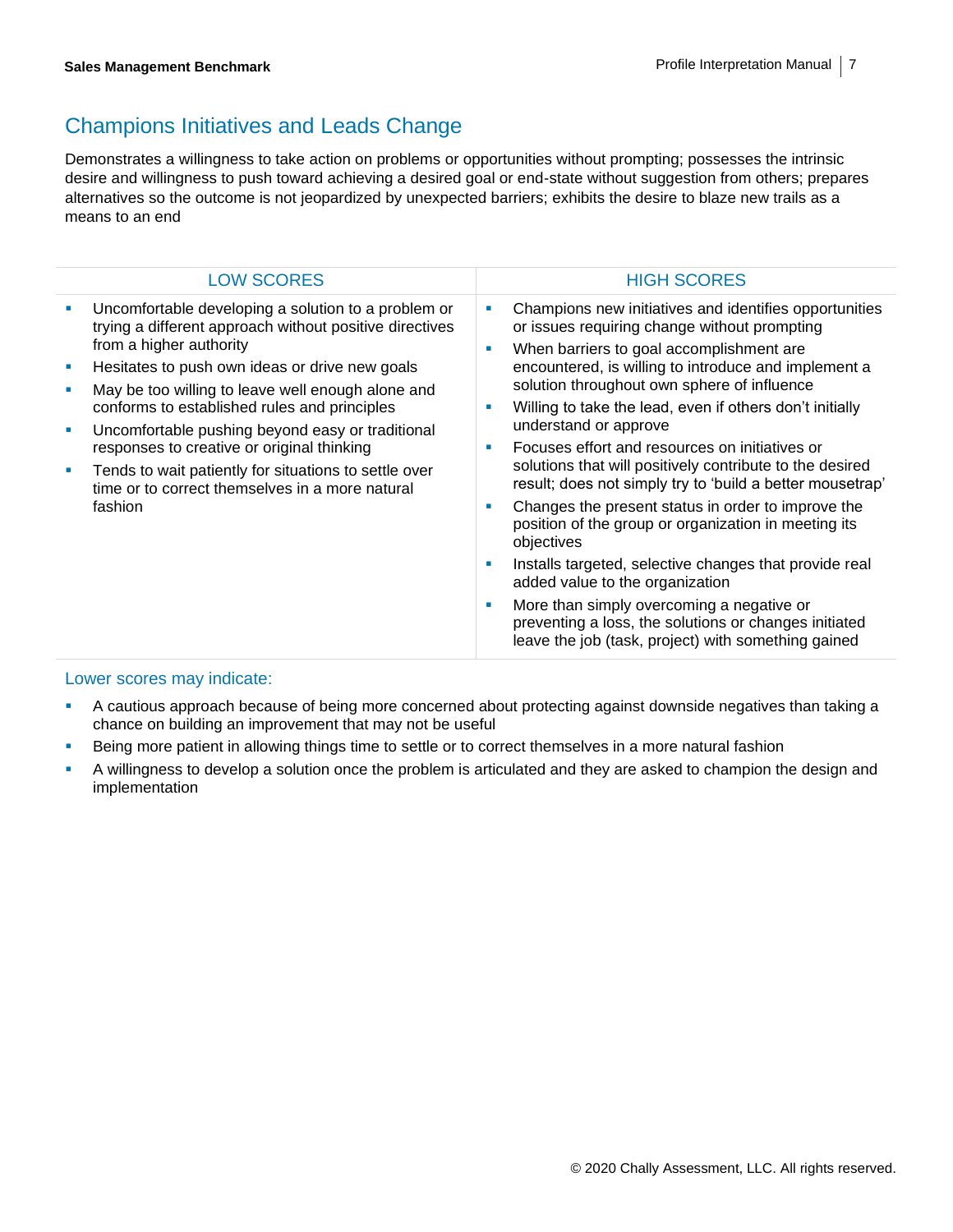### Prepares and Delivers Effective Presentations

Focuses on sharing information in an exciting and memorable manner; prefers group presentations; focuses equally on preparing delivery and content; stages a presentation to promote a more intangible service or solution; responds to audience cues and reactions by altering a prepared presentation as it progresses

| <b>LOW SCORES</b>                                                                                                                                                      | <b>HIGH SCORES</b>                                                                                                                                                                             |  |
|------------------------------------------------------------------------------------------------------------------------------------------------------------------------|------------------------------------------------------------------------------------------------------------------------------------------------------------------------------------------------|--|
| Prefers to share information in a more spontaneous<br>and off-the-cuff manner                                                                                          | Customizes the program to the audience, using<br>ш<br>minimal boilerplate components                                                                                                           |  |
| Does not prepare a presentation with the audience in<br>mind, but starts with a standard framework and makes<br>cursory adjustments                                    | Takes the time to prepare a studied presentation,<br>ш<br>injecting into the content and delivery the cues and<br>jargon with which the audience can identify                                  |  |
| Without the structure of a prepared presentation,<br>could fail to incorporate key components into the<br>presentation or respond effectively to audience<br>reactions | Sensitive to audience feedback and adjusts the<br>ш<br>presentation to sustain their interest<br>Creates a memorable stage presence<br>ш<br>Enjoys applause and attention when successful<br>п |  |

- **A preference for spontaneity and minimal preparation when communicating key messages**
- A tendency to rely on a standard presentation with little customization
- **EXE** Assuming the audience's awareness and level of interest
- **•** A tendency to be so involved in the presentation and being the focus of attention that one forgets the goal of persuading toward a buying decision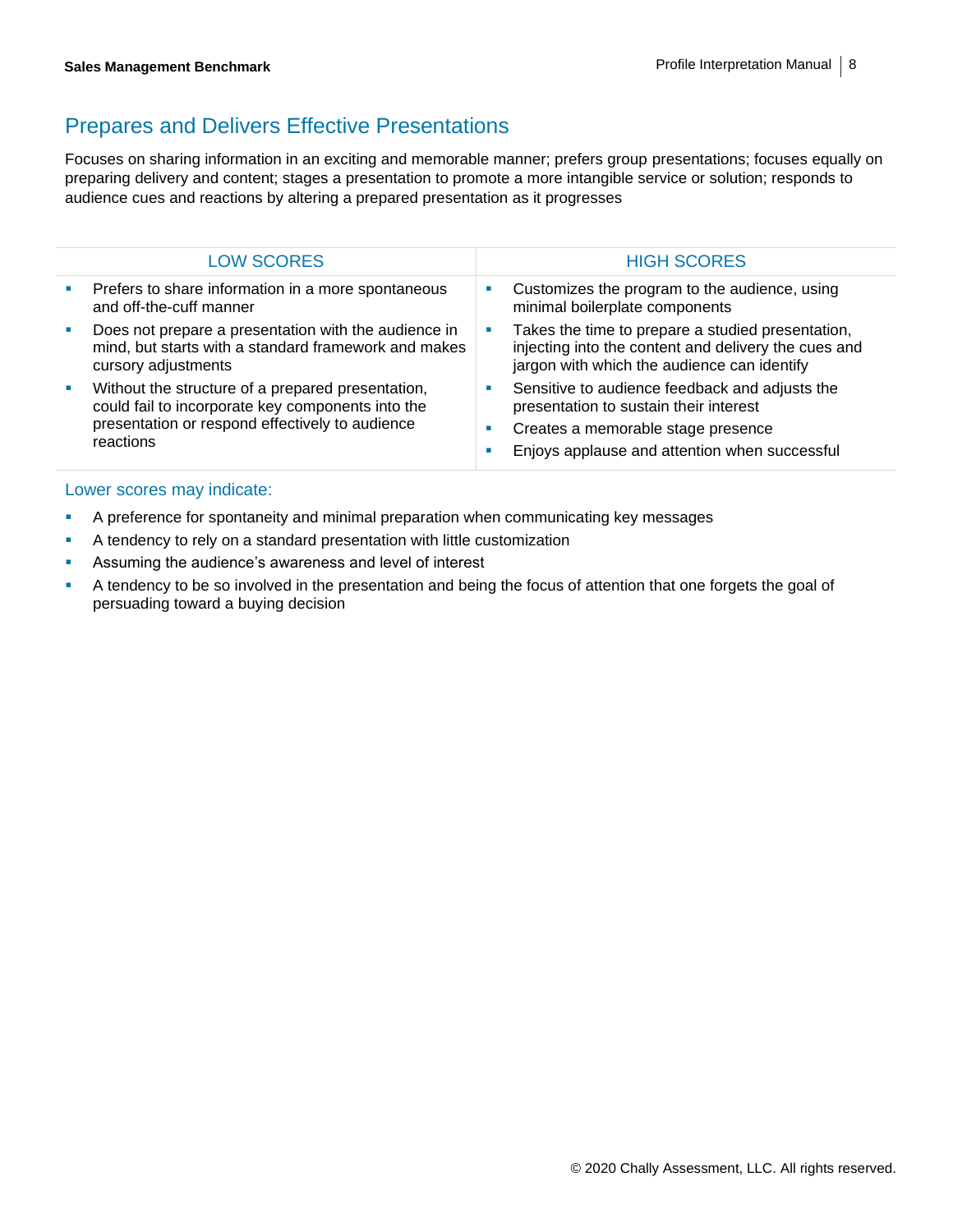### Focuses on Measurable Outputs

Uses available time to produce tangible results; judges effectiveness by the quantity of what has been accomplished in a given time frame; derives personal satisfaction from accomplishing measurable outputs

|                          | <b>LOW SCORES</b>                                                                                                                                                                      | <b>HIGH SCORES</b>                                                                                                                                                                                          |
|--------------------------|----------------------------------------------------------------------------------------------------------------------------------------------------------------------------------------|-------------------------------------------------------------------------------------------------------------------------------------------------------------------------------------------------------------|
|                          | Can too easily lose interest in results-oriented<br>activities in favor of more satisfying opportunities<br>offered in the arenas of personal relationships or<br>influence and power  | Focuses on the quantitative measure of results<br>produced, whether engaged in a repetitious, singular<br>activity or frequently changing and diverse tasks<br>ш                                            |
|                          | May judge effectiveness in task achievement using<br>standards of quality, creativity, or efficiency rather<br>than measure accomplishment by the sheer quantity<br>or volume produced | Gains personal satisfaction from producing tangible<br>results<br>Judges effectiveness by how much is accomplished in<br>п<br>a given time frame<br>Establishes concrete dimensions and steps that can<br>п |
| $\mathcal{L}_{\rm{eff}}$ | Tends to be rather casual or informal about tracking<br>progress in results achievement and is comfortable<br>with variable output levels                                              | become quantifiable measures of their progress                                                                                                                                                              |

- A personal sense of accomplishment based more on the quality or novelty of the results than the sheer quantity produced
- **EXTED Stronger sources of satisfaction from influencing others or enjoying relationships than from accomplishing tasks**